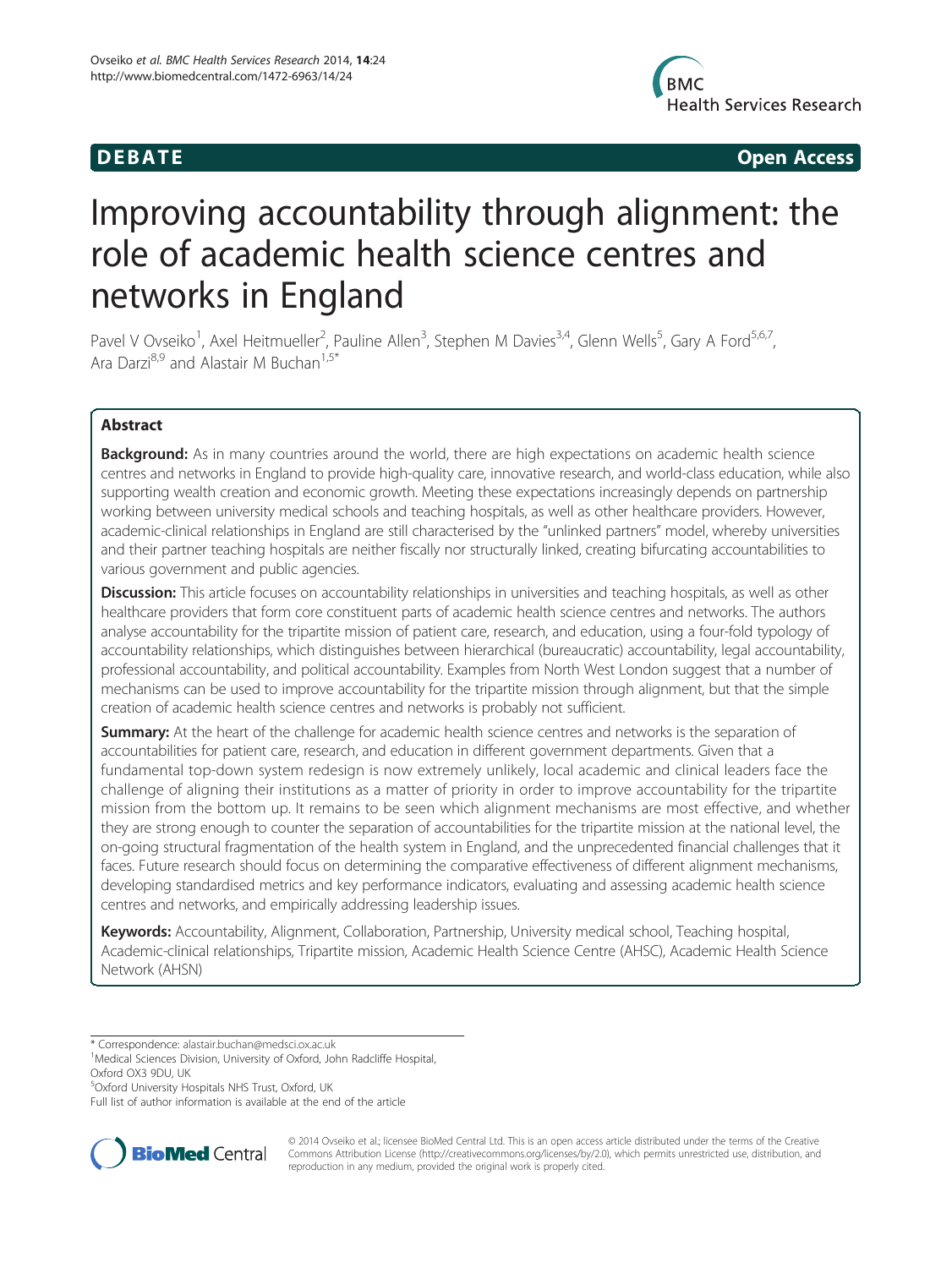# Background

As in many countries around the world, there are high expectations on academic health science centres and networks in England to provide high-quality care, innovative research, and world-class education, while also supporting wealth creation and economic growth [\[1-16\]](#page-12-0). An academic health science centre (AHSC), also known in different countries as an academic health centre (AHC), academic medical centre (AMC), or university medical centre (UMC) is not a single institution, but "a constellation of functions and organizations committed to improving the health of patients and populations through the integration of their roles in research, education, and patient care" [[17](#page-12-0)]. An AHSC is comprised of a "medical school, one or more other health profession schools or programs (such as allied health, dentistry, graduate studies, nursing, pharmacy, public health, veterinary medicine), and one or more owned or affiliated teaching hospitals or health systems" [[18\]](#page-12-0). An AHSC is usually nested within an academic health science network (AHSN), which shares the AHSC's commitment to improving the health of patients and populations through research, education, and patient care, but coordinates an even greater number of functions and organisations to ensure the speedy adoption and diffusion of innovation across a large number of organisations [\[9-12](#page-12-0)]. Thus, meeting the expectations for AHSCs or AHSNs increasingly depends on partnership working between university medical schools, teaching hospitals, and other healthcare providers in integrating their roles in research, education, and patient care.

# The "unlinked partners" model of academic-clinical relationships

For its many strengths and outstanding features – such as universal access to healthcare free at the point of delivery, publicly-funded research and education, national workforce planning, and subsidised tuition fees for medical students – the National Health Service (NHS) in England is not without weaknesses. Namely, it is not well linked to various components of academic medicine.

Teaching and research intensive hospitals (hereafter teaching hospitals) and medical schools are run by separate organisations, and those teaching hospitals that belong to different NHS trusts are separate from each other. NHS trusts are statutory public bodies that operate hospitals and specialised health centres; they are answerable to the UK government's Department of Health through the NHS hierarchy and are funded almost entirely from general taxation.

Teaching hospitals are neither structurally integrated with primary care, nor with social care. While secondary, tertiary, and mental health care is provided by NHS trusts, primary care is provided by general practitioners (GPs), who operate as independent contractors for the NHS and are not part of its organisational structure. Likewise, social services are provided by independent local authorities funded partly by central government grants and partly by local taxes and revenues.

Academic-clinical relationships in England are characterised by the "unlinked partners" model [[19](#page-12-0)] (Figure [1](#page-2-0)), whereby medical schools and their partner teaching hospitals are not structurally integrated and operate under separate governance arrangements [\[7,19\]](#page-12-0). All medical schools are now part of universities – independent self-governing institutions, which are funded approximately equally by public and private sources [\[20](#page-12-0)]. Unlike many AHSCs in North America, medical schools in England do not own or govern faculty practice plans, which allow medicallyqualified faculty to undertake clinical practice in owned or affiliated teaching hospitals and use the arising patient care revenue to cross-subsidise research and education in medical schools. Moreover, neither medical school deans, nor teaching hospital chief executive officers (CEOs), report to each other.

As a result of the "unlinked partners" model, university medical schools and their partner healthcare providers employ disparate finance and performance reporting metrics and indicators, no joint executive authority exists over the academic and clinical missions spanning the totality of patient care, research, and education, there is no joint staff appraisal and performance review process, and organisational cultures across the academic and clinical enterprises differ significantly [[21\]](#page-12-0).

At the root of these arrangements is funding from and accountability to separate government departments for higher education and health. The British government operates on the principle of "ministerial responsibility", under which each minister is accountable for the actions of his or her own department. This system creates strong internal accountability, but also creates barriers to crossdepartmental working [[22](#page-12-0)].

Recent years have seen innovations in governance intended to overcome the disadvantages to academic medicine caused by this bifurcating accountability. The most common model has been the intermediate organisation, straddling the boundary between universities and NHS institutions. There has been, as yet, no systematic evaluation of the effect of these innovations, but there is growing evidence based on expert opinion and case studies of new and fruitful dynamics in some cases [[4,7,8,13,15,23](#page-12-0)].

#### Current policy context

Two aspects of the current policy context in England are likely to further militate against an environment that is supportive of academic medicine. One is the unprecedented financial challenges for the NHS in the broader context of growing demand and sustained constraint in public expenditure. Another is the recent re-organisation of the NHS arising from the Health and Social Care Act 2012.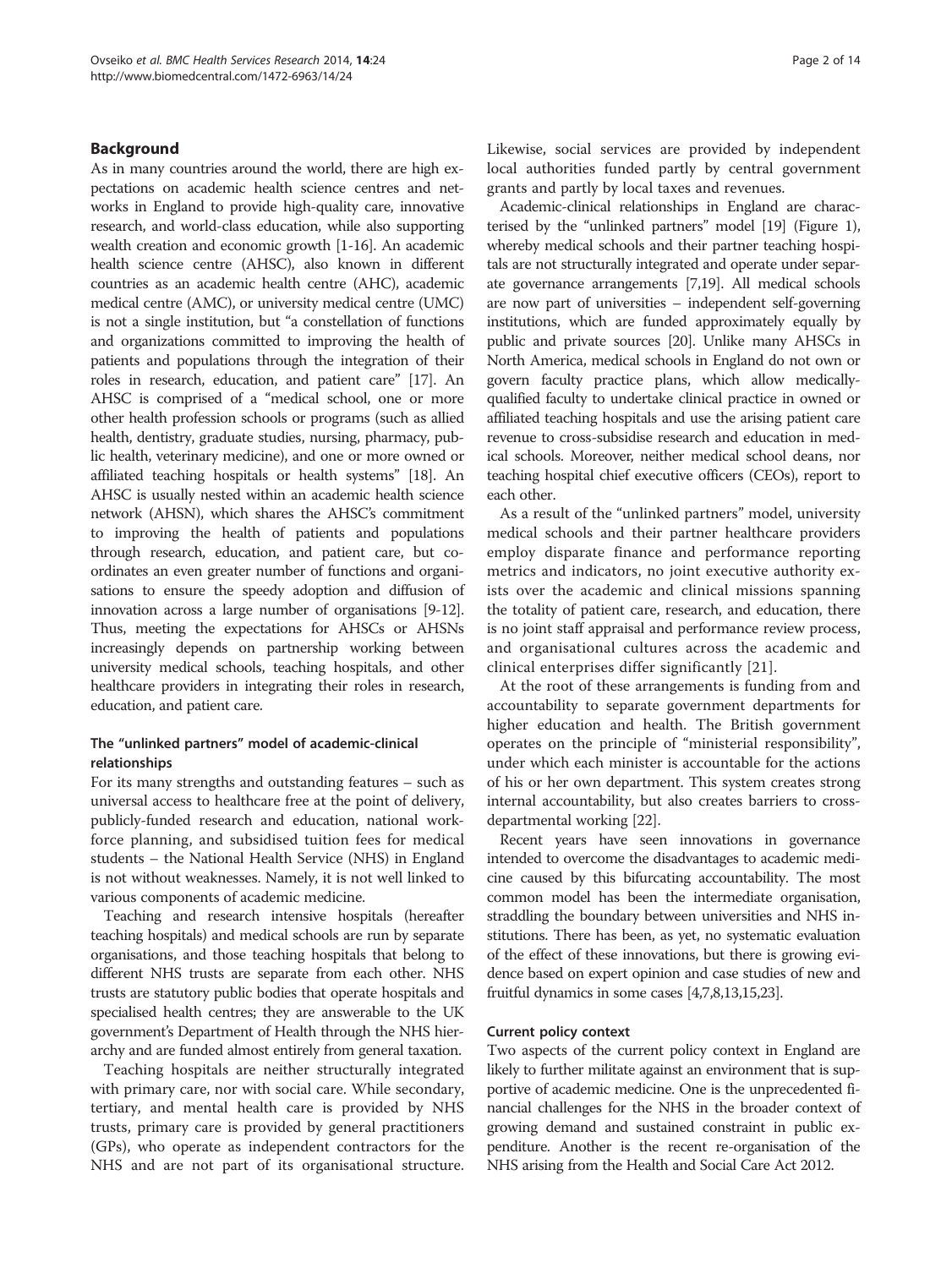<span id="page-2-0"></span>

#### Unprecedented financial challenges

It should be borne in mind that the English NHS is almost entirely tax-funded. Resources are allocated to providers of care through a quasi-market mechanism, whereby public monies are allocated to state-owned or authorised commissioning organisations, which contract with providing organisations to deliver care to NHS patients. According to those now leading the NHS in England, there will be a £60 billion per annum gap between funding and requirements by 2025 [[24\]](#page-12-0). More independent analysis also predicts funding shortfalls on an unprecedented scale [[25\]](#page-12-0).

In this situation, given the doctrine of ministerial responsibility, it can be predicted that the main consideration when deciding upon funding cuts will be to minimise impact on the primary missions of departments, i.e. health in the case of the Department of Health and teaching and research in the case of the Department for Business, Innovation and Skills [[26\]](#page-12-0). The extent to which each sector supports the other in the co-production of the tripartite mission of patient care, research, and education may prove to be a secondary consideration.

#### Health and Social Care Act 2012

Although the regional perspective has been historically important for the development of academic medicine in England [\[27](#page-12-0)], the recent re-organisation of the NHS arising from the Health and Social Care Act 2012 has led to a system in which no organisation has a clear mandate for strategic planning at the regional level. The relevant aspects of the re-organisation are the following:

First, responsibility for commissioning health care has been transferred to two types of organisation. At the local level, these are newly-formed clinical commissioning groups (CCGs) led by GPs, which replace managerially-led primary care trusts. At the national level, NHS England (formerly called the NHS Commissioning Board) is responsible both for authorisation and oversight of CCGs, and also for commissioning, through its regional and local area teams, of a wide range of services, including many specialist services provided in teaching hospitals.

Second, all NHS providers, including teaching hospitals, will have to become "NHS foundation trusts" (FTs), or join other FTs through mergers or takeovers. FTs are more autonomous NHS organisations, over which the Department of Health has no direct control. They allow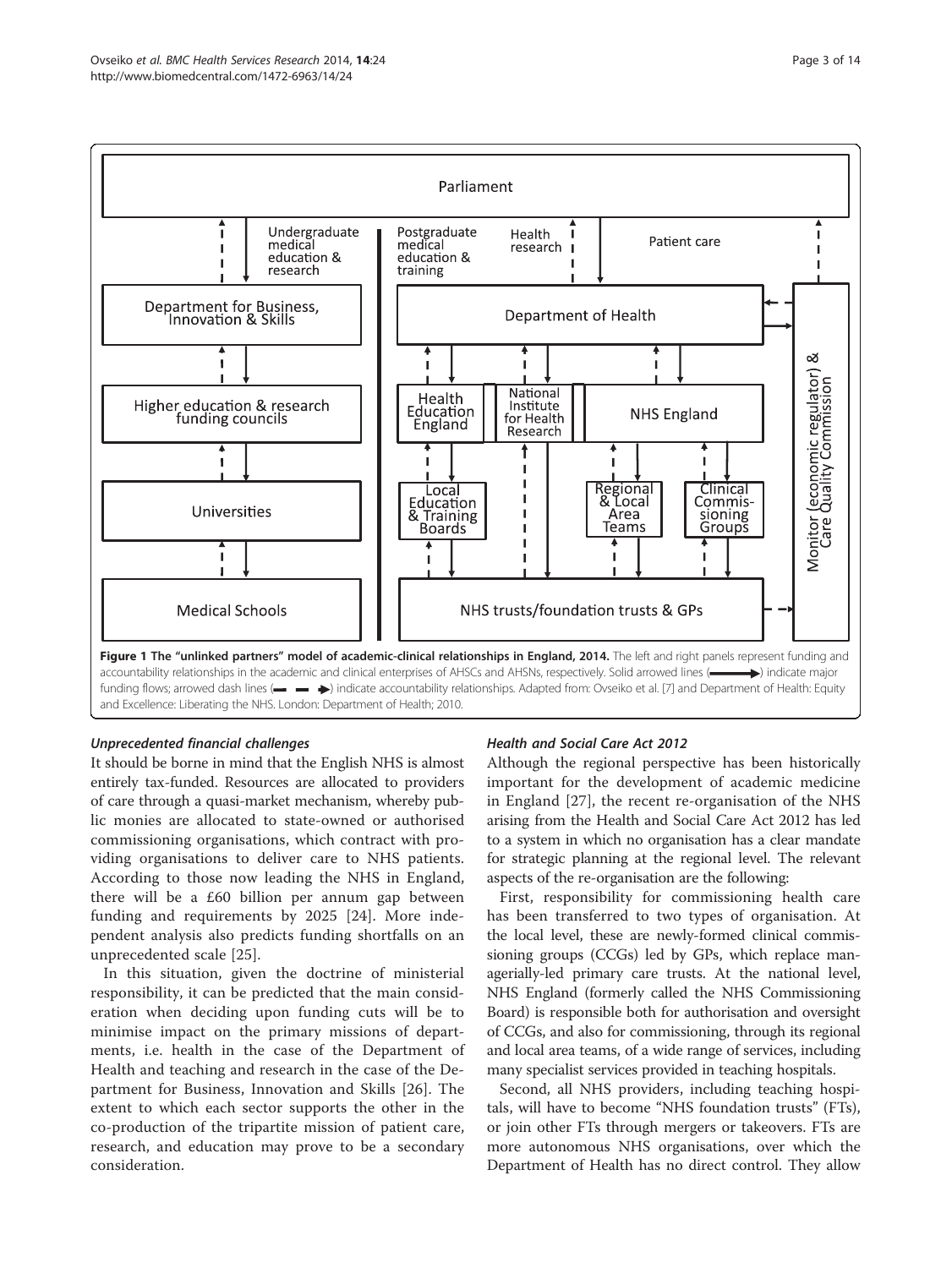better accountability to local communities through the new layer of governance that exists in all FTs – the council of governors representing local community interests. The accelerated conversion of teaching hospitals into FTs increases competition in the NHS quasimarket, but also makes collaboration more difficult because "their [FTs'] regulatory regime requires them to place organisational survival before collaboration" [\[28](#page-12-0)].

Third, entry into the NHS quasi-market of independent (non-NHS owned) providers of care to NHS patients is being further encouraged, so that there may be a wider variety of types of organisations providing care, although it is very unlikely that there will be any non-NHS owned teaching hospitals in England.

Finally, economic regulation of the NHS quasi-market will now be undertaken by the arm's-length body, Monitor, in conjunction with the Office of Fair Trading. The Health and Social Care Act 2012 imposes an obligation on the Secretary of State (i.e. the government minister), NHS England, Monitor, and CCGs to promote research, but there is no obligation on providers to carry out research.

Despite the potential negative consequences of the reorganisation of the NHS, the increased autonomy of providers could be beneficial to research. Whilst the obligations on the NHS to promote research and use evidence arising from research are universal, the capacity to undertake research varies across England. The Health and Social Care Act 2012 empowers local NHS organisations to both promote and, importantly, financially support research. With this local knowledge and focus, existing partnerships can bring about a closer alignment, and where they do not currently exist, resources can be made available to support their creation. Moreover, the Health and Social Care Act 2012 raises the profile of research and its importance to the NHS. Research is now mentioned at the beginning of the Act, obligations regarding research are placed on Monitor and, as mentioned above, local clinical commissioning groups not only have duties placed on them, but explicit permission to use resources at their disposal to support research. Legislation concerning research in general, therefore, has created a permissive environment that provides institutions with a higher degree of freedom to create structures and relationships to deliver world-class research.

# Designation of AHSCs and AHSNs

The government, as well as local health economies, have long recognised that the right balance between autonomy and partnership has to be found to make the most of the NHS quasi-market. In several policy initiatives over the past years, the government challenged local academic and clinical leaders to increase academic-clinical collaboration through alignment within the constraints of the existing system of accountability relationships.

In 2009, the government officially designated five academic-clinical partnerships as England's first AHSCs to foster medical innovation and high-quality care through closer partnership between universities and teaching hospitals [[7\]](#page-12-0). A number of local health economies in London subsequently set up wider partnerships to diffuse innovations and improve care across many local NHS trusts, as well as primary care and public health providers, with AHSCs nested within these partnerships [[8](#page-12-0),[11,29\]](#page-12-0).

In 2011, the government deemed it desirable to have such wider partnerships established everywhere in England and subsequently invited interested parties to apply for designation as AHSNs. These were envisaged as "a unique opportunity to align education, clinical research, informatics, innovation, training & education and healthcare delivery," with the goal being "to improve patient and population health outcomes by translating research into practice and developing and implementing integrated health care services" [\[10](#page-12-0)].

In 2013, the government designated new AHSNs with the role of "increas[ing] strategic alignment of NHS providers and their university partners, specifically in world-class research, health education and patient care [in order to] improve health and healthcare delivery including through increased translation of discoveries from basic science into benefits for patients" [\[30](#page-12-0)]. The government designation was meant to enhance the prestige of the designated organisations and to provide AHSNs with start-up grants, but the government deliberately did not set out new structural and governance arrangements for AHSCs and AHSNs, recognising that the complexity of the challenges to be addressed by them, in particular AHSNs, required a new level of freedom to innovate.

Structures created to accommodate changes in the NHS to align patient care with research and education are likely to be strongest at the local level. As discussed, there are many factors at the national level, from legislation to the policies derived from it, that create innate challenges for NHS/university partnerships. However, at local and now potentially regional levels, relationships and partnerships can be created that focus on local issues and develop working practices that are independent of national regimes. This is particularly true where legal strategic partnerships are created, as the nature of these arrangements is likely to survive further changes to the healthcare sector by future governments.

# A framework for the analysis of accountability relationships

The "unlinked partners" model of academic-clinical relationships and the ongoing structural fragmentation of the NHS result in a complex system of accountability relationships in the universities and healthcare providers that form the core constituent parts of AHSCs and AHSNs, which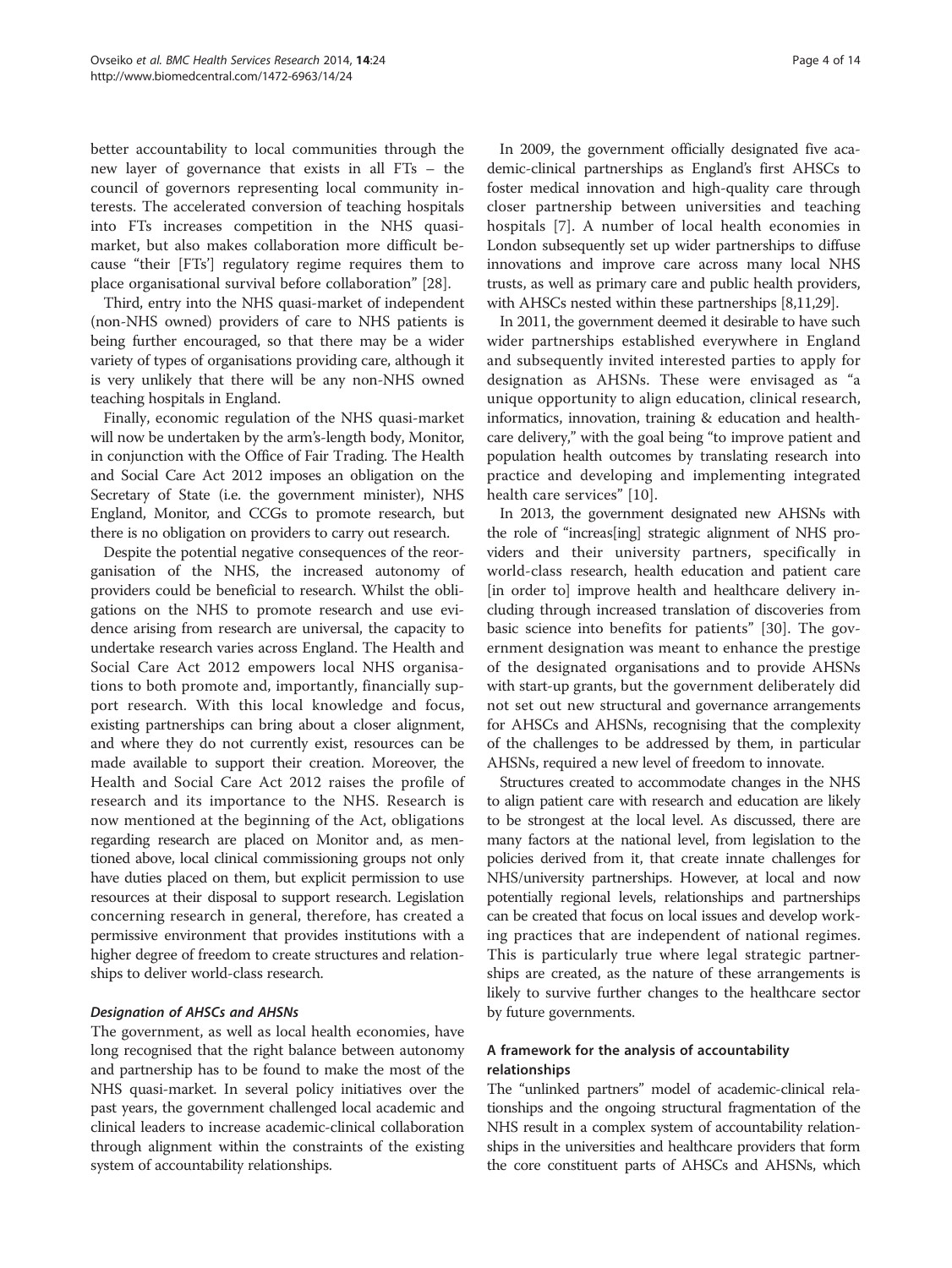ultimately influences the capacity of academic and clinical leaders to make strategic choices conducive to the advancement of both their organisations and the public good.

In conceptual terms, accountability is "a strategy for managing expectations" [\[31\]](#page-12-0). The need for such a strategy arises because the public has the right to know what universities and teaching hospitals are doing in order to meet public expectations for innovative health technology, highquality care, and wealth generation, while also responding to economic demands for efficiency savings and funding cuts during economic downturns.

In operational terms, "accountability involves relationships in which an individual or agency is held to answer for performance and involves some delegation of authority to act" [\[32](#page-12-0)]. Through a system of accountability relationships involving multiple government and public agencies, the public delegates authority to act to medical school deans and teaching hospital CEOs, and then holds them answerable for their performance. In turn, the deans and CEOs face multiple and potentially conflicting expectations and demands from staff members responsible for different aspects of patient care, research, and education that may not fully align with each other, as well as from healthcare commissioners and higher education and research funders who employ disparate performance metrics and indicators.

The complex system of accountability relationships in AHSCs and AHSNs becomes clearer if we employ a framework of accountability relationships, which was originally developed by Romzek and Dubnick for the United States' National Aeronautics and Space Administration (NASA) [\[31](#page-12-0)] and then adapted for the analysis of medical reform [\[32\]](#page-12-0). It distinguishes between four types of accountability [[31,32](#page-12-0)]:

- hierarchical (bureaucratic) accountability concerns supervisory control by higher authorities;
- *legal accountability* concerns compliance with laws and contractual obligations;
- *professional accountability* concerns compliance with of the accepted norms and practices in one's profession or peer group;
- *political accountability* concerns responsiveness to key stakeholders and constituents.

In what follows, we apply Romzek and Dubnick's framework to analyse accountability for the tripartite mission of patient care, research, and education in universities and teaching hospitals that form core constituent parts of AHSCs and AHSNs. Then, using examples from the AHSC and the AHSN in North West London, we outline a number of mechanisms that academic and clinical leaders can employ locally to improve accountability for the tripartite mission through alignment. Finally, we argue that to avoid AHSCs' and AHSNs' crumbling

under the weight of potentially conflicting expectations and demands, the current accountability systems need to be aligned as a matter of priority.

# **Discussion**

#### Accountability for patient care

Under the current model of academic-clinical relationships, all hierarchical, legal, and political accountability for patient care is concentrated in the NHS, and universities are free from any formal accountability for the provision of patient care. Inadvertently, this limits the ability of universities to increase the involvement of medical school faculty in the provision of high-quality patient care, dissemination of the latest technology, and translational research with immediate patient benefits.

On the one hand, universities' funding through the Department for Business, Innovation and Skills' higher education and research funding councils incentivises them to employ basic scientists, who are less costly to employ and may be perceived to be more productive than physician-scientists (called "clinical academics" in England) because basic scientists do not need to take time off from their scientific work to provide patient care, and they tend to publish in more prestigious scientific journals [[33](#page-12-0)].

On the other hand, under the adverse conditions of the economic downturn, NHS hospitals are dis-incentivised from employing physician-scientists because they take time off from their clinical work to do academic work, and the NHS inadequately reimburses hospitals for innovation and high-end specialist services that are usually provided by physician-scientists. The current Payment by Results tariff system for reimbursing NHS trusts is based on an average price across England and thus can tip teaching hospitals that provide complex high-quality services into deficit, and can damage their ability to work with industry on the development of new treatments [[34](#page-12-0)]. Moreover, the recent proposals of the Department of Health to abolish Clinical Excellence Awards – which compensate outstanding physician-scientists, who devote substantial time to research and teaching, with longer hours and a lesser income than full-time physicians – risks undermining the global competitiveness of English AHSCs and AHSNs by making physician-scientist careers in England unattractive [\[35\]](#page-12-0).

Yet, funding from the National Institute of Health Research (NIHR) offers a potential mechanism and incentives for universities to increase the involvement of medical school faculty in the provision of high-quality patient care, dissemination of the latest technology, and translational research with immediate patient benefits. Much of NIHR funding is either provided to universities, or to NHS/university partnerships. The NIHR holds both universities and NHS organisations accountable for this funding through contractual terms. Therefore, this begins to align accountabilities for research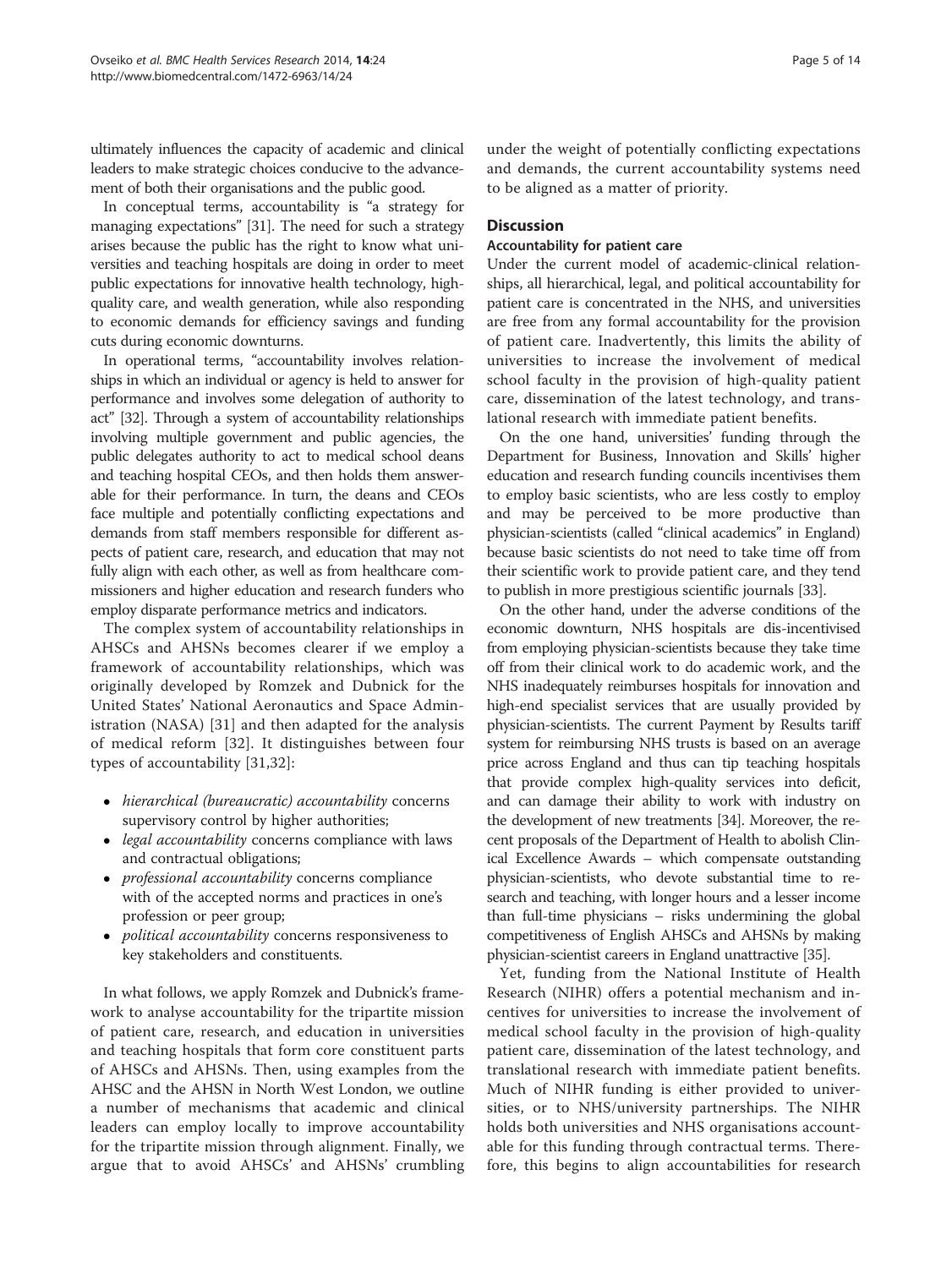and patient care, at least from a potential impact and improvement perspective.

Hierarchical and legal accountabilities of university staff with clinical responsibilities are managed through the NHS. In order to undertake clinical practice, research, and teaching, university-employed academic physician-scientists must secure honorary contracts with teaching hospitals. Honorary contracts deal with matters of indemnity and accountability. They allow university faculty to undertake clinical practice in the NHS setting, usually on an unpaid basis. Universities and teaching hospitals are not fiscally linked because they receive funding from and are answerable to different government departments – the Department for Business, Innovation and Skills and the Department of Health, respectively. Instead, they operate the knock-for-knock arrangements, whereby university-employed academic physicians provide patient care to NHS patients without charging the NHS, and in return NHS staff provide teaching to medical students without charging universities [\[7](#page-12-0)].

Neither universities nor teaching hospitals measure the actual quantities of patient care and teaching provided as part of these arrangements. This is, however, beginning to change. It is now not unusual for individuals within a NHS trust to have specific portions of their overall salary directly linked to job plans identifying specific clinical, or research time. Moreover, the NHS and university partners will each contribute to the salary, therefore formally sharing the investment in research. Despite this change, there remains a separation of hierarchical and legal accountability between the NHS and universities, which makes it challenging for some academic and clinical partners to agree and conduct joint annual appraisal and performance review processes for staff working across organisational boundaries [\[36\]](#page-12-0).

Professional accountability rests with professional regulatory bodies – the General Medical Council (GMC) and the relevant specialty medical royal colleges and faculties. They are responsible for setting and monitoring standards of medical education and training, registering qualified doctors, revalidation, enforcing medical codes of conduct, upholding professional values, issuing evidencebased clinical guidelines, and participating in the appointments committees of NHS organisations. For quality and safety of care, physicians are also accountable to each other through clinical governance and risk management groups in their organisations [[37](#page-12-0)].

Political accountability is mediated by the democratic election process, through which elected politicians hold top civil servants in the Department of Health to account according to the mandate and expectations of the public. In practice, however, it is hard to distinguish between hierarchical and political accountability because of the hierarchical nature of the NHS in England [[38](#page-12-0)]. Despite government's numerous reforms, which attempted to decrease

ministers' micromanagement of the NHS and involve patients and the public in decisions about local health services, accountability to patients and local communities is still limited and exists in parallel with centralised political accountability [[39](#page-12-0)]. For example, although many hospitals have now converted their status to more autonomous NHS foundation trusts (FTs) evidence to date indicates that nationally-set objectives and targets still play a large role in FTs' decision-making [[40](#page-12-0)]. Moreover, local clinical commissioning groups (CCGs) are subject to a large degree of national oversight by NHS England [\[41,42](#page-12-0)].

#### Accountability for research

In recent years, great advances have been made in enabling research across universities and the NHS through the implementation of the recommendations of Sir David Cooksey's review of UK research funding and the subsequent establishment of the NIHR in England [\[43\]](#page-12-0). Yet, the English system for the funding of research remains notably pluralistic, and both universities and the NHS maintain separate systems of research governance, creating a challenge for integration at the institutional level of AHSCs and AHSNs.

Hierarchical accountability for research involves parallel structures for universities and NHS bodies, which overlap and sometimes combine in the field of clinical research. Each sector has its own structures for research governance, and these sit within a wider spectrum of research regulation and governance. Directives from the European Union, most notably the Clinical Trials Directive (2001/20/EC), add a further level to the structures for hierarchical accountability. Concern about the negative effect of medical research regulation on the national economy has led to the establishment in 2011 of a Health Research Authority, with a mission to streamline the regulatory process and expedite research.

A further characteristic of the environment for medical research in England is the rich mix of public and private actors on both the payer and the provider side [[44\]](#page-12-0). For individual NHS/university partnerships, this complex regulatory and funding environment has the potential to create costly and duplicative research management and governance structures. To try and mitigate this, universities and teaching hospitals are attempting to create joint structures that seek to better align management though integration of working practices and co-location of staff.

Establishing joint research offices is becoming more common in England. However, this approach requires significant investment, both financially and politically, to overcome the inherent difficulties of working across organisations. The desire to achieve economies of scale via the combination of these structures is countered by separate accountabilities and risk aversion, but there is some room for pragmatic adaptation. For example, the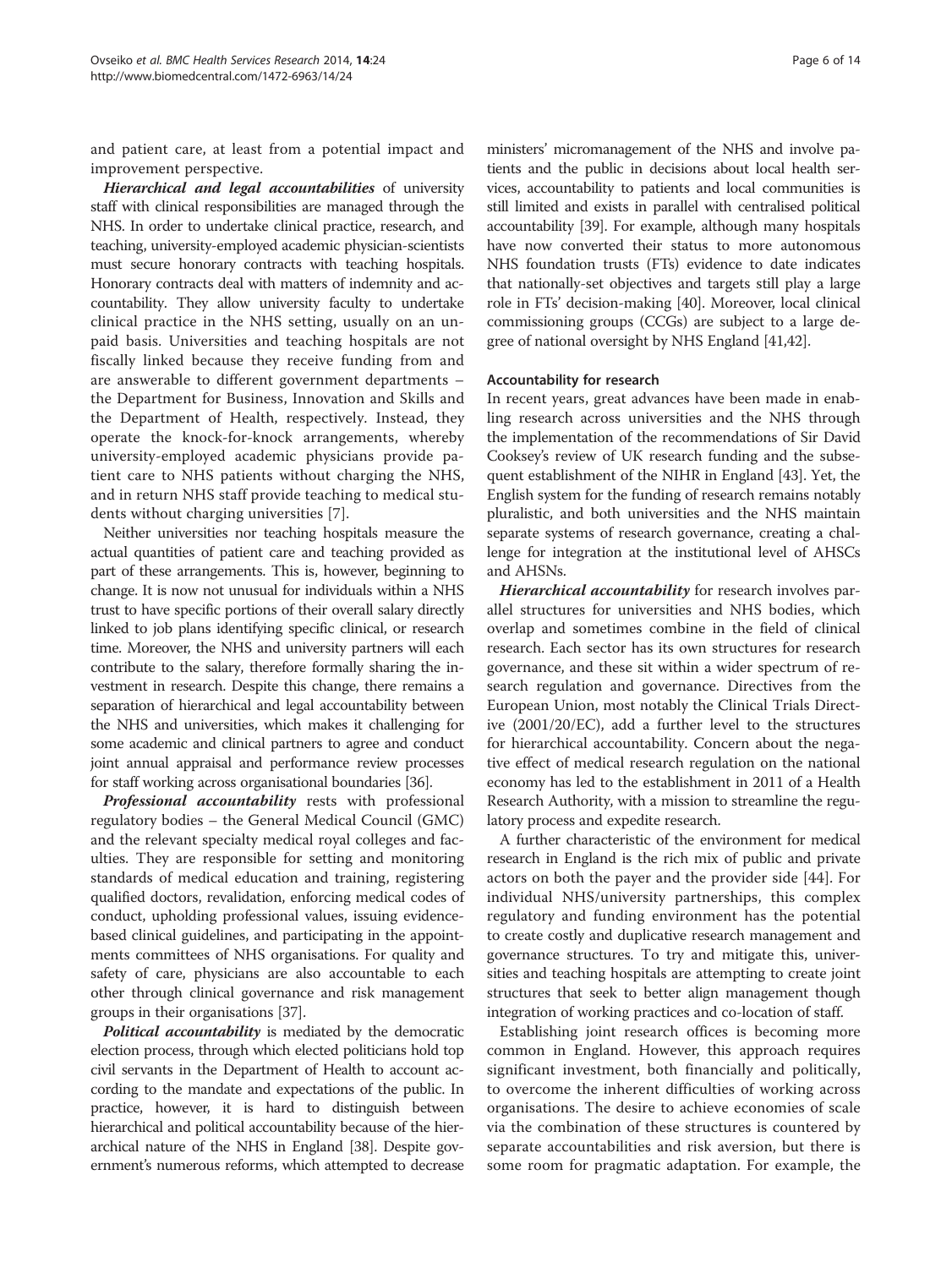NHS is able to act as "research sponsor" for clinical studies led by university staff as it is more able to manage the risk of clinical negligence liabilities. Although a joint research office can be successful at dealing with governance and financial issues, it cannot in itself develop a research strategy. It remains a problem that many NHS trusts do not have a clear research strategy and often have no clear framework for innovation undertaken outside a research setting.

Legal accountability is overly complex and split disproportionally between universities and teaching hospitals. While the majority of clinical research is designed, carried out, and reported by university-employed academic physician-scientists in collaboration with NHS-employed physicians and nurses, hospital managers are legally responsible for the approval of clinical research. Historically, because research metrics have not been included in the annual appraisal and performance review of hospital managers, they tend to overemphasise patient safety risks and underemphasise patient benefits from research. However, the government has identified the need to see a significant improvement in establishing clinical trials in the NHS and, therefore, many NHS organisations are now including research metrics in appraisal at divisional management level, and several AHSNs have made this a priority area. A better understanding and acceptance of risk would benefit research in general and promote patient access to innovations.

For government research funding, universities are accountable to the Department for Business, Innovation and Skills and its arm's-length research funding councils, and NHS trusts are accountable to the Department of Health along with its arm's length bodies, particularly those involved in regulation. For public and private research funding, universities and NHS trusts are accountable to medical research charities, industry, and other funders on the basis of contractual obligations.

Professional accountability mainly concerns research integrity and is devolved to individual universities and voluntary professional associations. Academic scientists are accountable to their peers via university research integrity and ethics committees, internal and external peer review, and national and international professional associations in any given research area. Academic physician-scientists are also accountable to professional regulatory bodies, but universities and professional associations do not always have coherent research integrity policies. A recent parliamentary inquiry found "the general oversight of research integrity in the UK to be unsatisfactory" [[45](#page-12-0)] and reiterated an earlier recommendation to establish a national oversight body for research integrity [[46](#page-13-0)]. Most NHS trusts that have research integrity policies in relation to patient care accept accountability only to those professional associations that provide a licence to practise and do not accept accountability to voluntary professional associations that do not provide such a licence.

Political accountability reflects the fragmentation of hierarchical accountabilities between universities and the NHS. Because at the national level political accountability for the NHS and universities is located in different government departments, there is no unified stewardship, oversight and scrutiny of all stages of health research by elected officials. At the local level, many universities and teaching hospitals establish strategic alliances with medical research charities, partnerships with industry, and patient and public involvement forums, through which they can be directly accountable to research users and participants, but this form of accountability is still in its infancy.

One particular mechanism that is most successful in improving accountability for research to the community is research funding provided by the NIHR and the Department of Health. These two funders have established processes and commit significant resources to promote the involvement of patients and the public in research [[47](#page-13-0)]. This funding provides academic and clinical partners with incentives to involve patients, the public, and carers in setting research priorities and, where appropriate, helping direct research activity. It is also essential that clinicians and researchers are involved in any priority-setting exercise to establish feasibility of the research and also to recognise the importance to their patients of the topic of that research.

#### Accountability for education and training

A recent parliamentary inquiry concluded that the current education and training system is "too complex… and that accountability is poor" [\[48\]](#page-13-0). The fragmentation and separation of accountability for undergraduate medical education, junior doctor training, specialty training, and academic training between university and NHS partners results in a broken continuum of knowledge and experience for tomorrow's doctors. Contrary to the calls of academic and clinical leaders to allow universities to assume responsibility for postgraduate education and training [[49](#page-13-0)], the latest government reforms have missed an opportunity to reduce the separation of undergraduate and postgraduate education and training in universities and the NHS respectively, and have in fact increased it.

Hierarchical accountability for undergraduate education and training lies with universities. The Higher Education Funding Council for England – which is an arm's-length funding council of the Department for Business, Innovation and Skills – plans and funds university places for medical undergraduates in accordance with the workforce requirements of the NHS. Universities run medical schools, provide non-clinical teaching, and award degrees.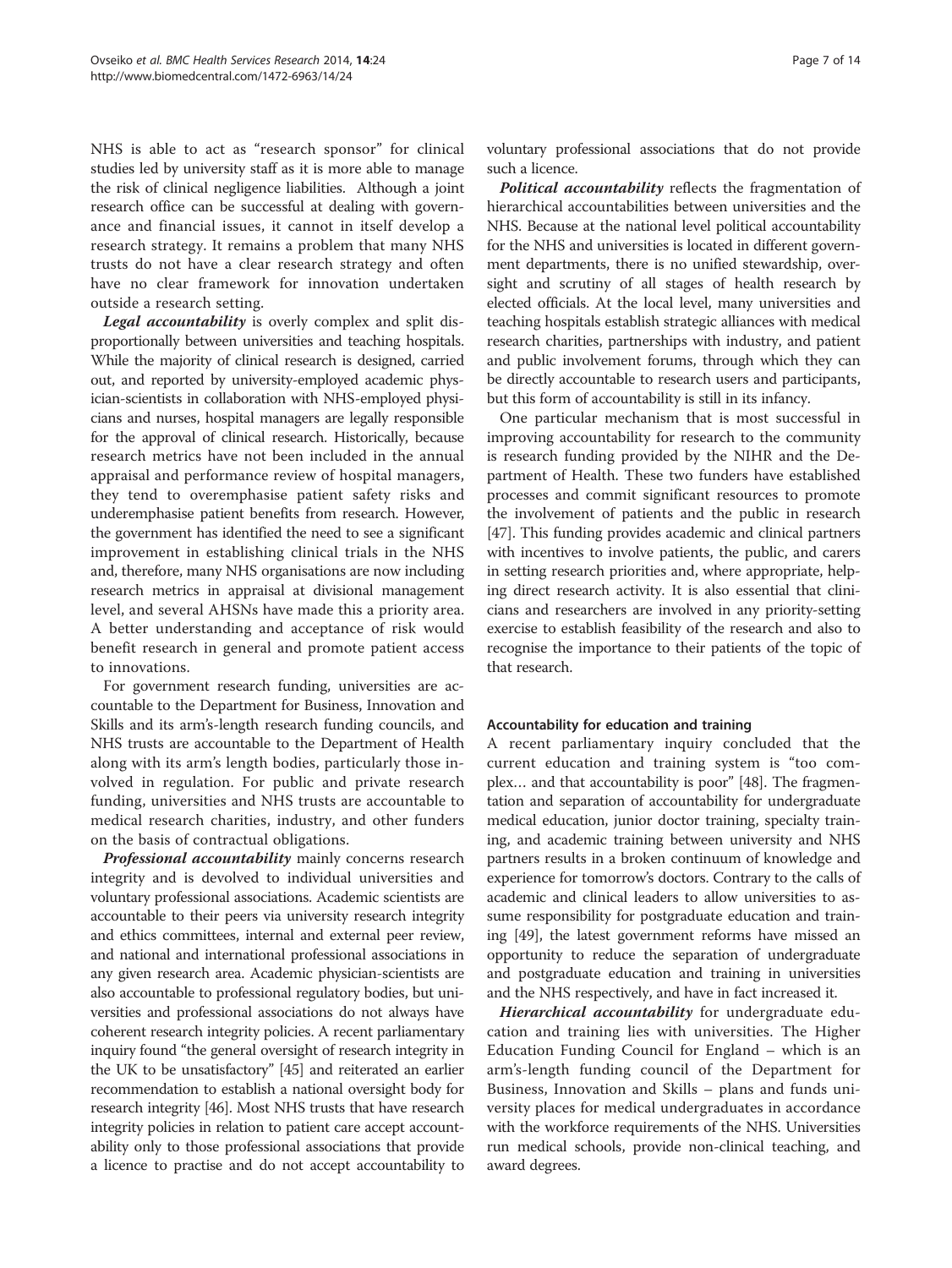Hierarchical accountability for postgraduate education and training lies with postgraduate deaneries that, under the latest government reforms, have been incorporated into Local Education and Training Boards (LETBs). The latter are statutory committees of a new NHS statutory health authority – Health Education England – that plans and funds clinical training posts. As part of LETBs, postgraduate deaneries commission and quality-manage specialty training provided by teaching hospitals and general practitioners, and academic physician-scientist training provided by universities [\[50\]](#page-13-0).

Legal accountability for education and training is divided between the NHS, universities, and professional regulatory bodies. An important addition is that postgraduate deaneries have to comply with the UK Employment Agencies Act because formally they are not part of the higher education sector and are instead treated by law as employment agencies. Moreover, postgraduate deaneries and teaching hospitals have to comply with European Union regulations, which often have a major impact on postgraduate education and training. For example, according to the Working Time Directive, junior doctors can work a maximum of 48 hours per week (including inactive on-call time).

Professional accountability fully rests with professional regulatory bodies. Following the merger of the Postgraduate Medical Education Training Board, a government body that previously regulated postgraduate education and training, with the General Medical Council (GMC) in 2010, the medical profession became responsible for regulating all stages of medical education and training. While the GMC quality-assures education and training programmes at universities and postgraduate deaneries, medical royal colleges are responsible for setting and overseeing the specialty curricula within these programmes and for awarding qualifications and memberships.

**Political accountability** at the national level is split between the two government departments, and thus there is no aligned stewardship, oversight and scrutiny of the entire continuum of knowledge and experience across undergraduate and postgraduate education and training. At the local level, many university medical schools and teaching hospitals assume accountability for the education and training of health professionals to the local community, region, and nation they serve [[51](#page-13-0)], but it is yet to be formally established.

# How can AHSCs and AHSNs address deficits in accountability through alignment?

Although government policies to promote AHSCs and AHSNs provide academic and clinical partners with symbolic and monetary incentives to improve collaboration, the government has stopped short of reforming the existing accountability relationships to allow closer academic-

clinical integration. Accountability relationships in the universities and healthcare providers that form core constituent parts of AHSCs and AHSNs remain complex and fragmented, as summarised in Table [1.](#page-8-0) Therefore, local academic and clinical leaders face the challenge of improving accountability for the tripartite mission without the prospect of a fundamental system redesign that would support fully integrated governance. There is a growing consensus on both sides of the Atlantic that, when fundamental reform is not politically feasible, the joint working of the component parts of academic medicine can be strengthened, and thus accountability for its tripartite mission improved, only through improved alignment [[7,23](#page-12-0),[52,53\]](#page-13-0).

Alignment of institutional accountability, goals and activities within NHS/university partnerships creates a foundation on which to build relationships with other stakeholders in the health and social care sector. While local partnerships centred around NHS trusts can most obviously influence acute care provision, they can also (if carefully constructed) bring the same academic rigour to the entire patient pathway from the promotion of health through to the management of chronic illness in the community. At its core, this model is dependent on partnerships, and the creation of AHSCs and AHSNs has the potential to greatly facilitate this model of working, promoting interaction between stakeholders from academia, the NHS, public health, local government, and industry. Importantly, clinicians and scientists can begin to work with parts of the health care sector to develop and evaluate interventions that can promote good health and prevent disease, thereby delivering patient benefit at an earlier stage, where it can have more impact.

North West London provides interesting examples to demonstrate various alignment mechanisms that academic and clinical leaders can use to improve accountability locally. It also exemplifies the importance of local initiative and leadership in pursuing local health improvements, and illustrates the contemporaneous development of a bottom-up partnership and the national AHSN scheme.

In 2009, academic and clinical partners at Imperial College London and the Imperial College Healthcare NHS Trust established the first AHSC in England to foster academic-clinical collaboration, focusing mainly on bridging the translational gap between discoveries and innovations in the lab and new treatments and ways of caring for patients in the clinic [[4,7\]](#page-12-0). In 2011, a review of the AHSC conducted by one of the authors (AD) concluded that North West London would benefit from a wider partnership to drive innovation and implementation at a larger scale and a faster pace, i.e. speeding up the adoption of innovation and closing the gap between what is known to be best practice and what is actually delivered by many NHS trusts [\[55](#page-13-0)].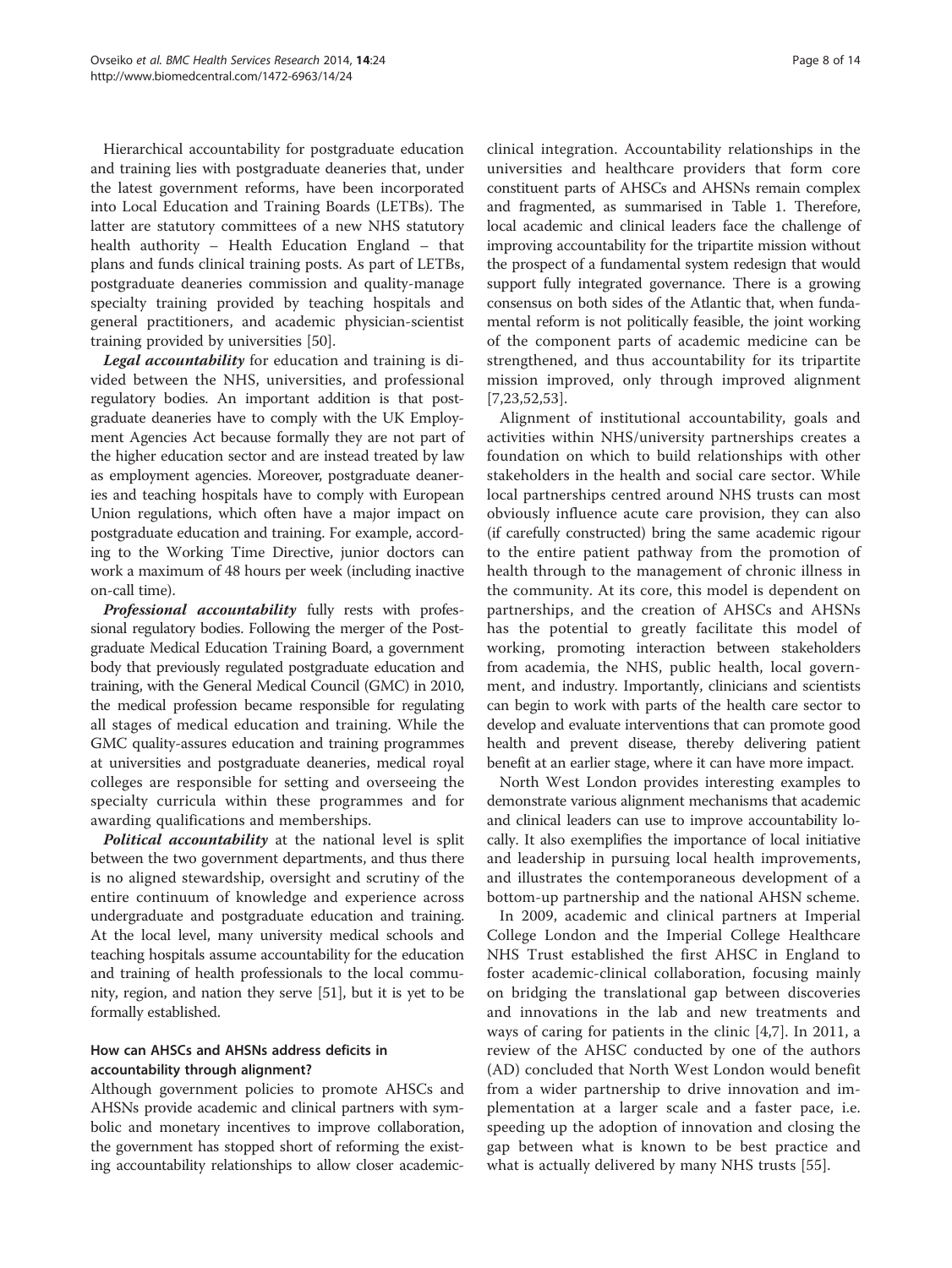<span id="page-8-0"></span>

|           | Table 1 Accountability relationships in universities and healthcare providers that form core constituent parts of AHSCs |  |  |  |
|-----------|-------------------------------------------------------------------------------------------------------------------------|--|--|--|
| and AHSNs |                                                                                                                         |  |  |  |

|                  | Universities: Medical schools                                                                                                                                                                                                                                                                                                                                                                                             | Healthcare providers: Hospitals and GPs                                                                                                                                                                                                                                                                                                                                                                                                                                                                                                                                                                    |  |
|------------------|---------------------------------------------------------------------------------------------------------------------------------------------------------------------------------------------------------------------------------------------------------------------------------------------------------------------------------------------------------------------------------------------------------------------------|------------------------------------------------------------------------------------------------------------------------------------------------------------------------------------------------------------------------------------------------------------------------------------------------------------------------------------------------------------------------------------------------------------------------------------------------------------------------------------------------------------------------------------------------------------------------------------------------------------|--|
| Hierarchical     | Department for Business, Innovation and Skills (BIS); university.                                                                                                                                                                                                                                                                                                                                                         | Department of Health (DH); NHS trusts/FTs; GP practices/CCGs.                                                                                                                                                                                                                                                                                                                                                                                                                                                                                                                                              |  |
| Legal            | Health research legislation and regulatory bodies [35]; higher<br>education legislation; Quality Assurance Agency for Higher<br>Education; undergraduate medical education and research<br>funding grants including the DH's National Institute for Health<br>Research (NIHR) and contracts with BIS's higher education and<br>research funding councils, medical research charities, industry<br>partners, and students. | Healthcare legislation and regulatory bodies [54]; National Audit<br>Office; Care Quality Commission; Monitor (economic regulator); Office<br>of Fair Trading; health research legislation and regulatory bodies [35];<br>postgraduate medical education and training contracts with Health<br>Education England and Local Education and Training Boards; health<br>service contracts between commissioners (CCGs and NHS England)<br>and NHS trusts/FTs; national contract between GPs and NHS England;<br>research grants and contracts with NIHR, medical research charities,<br>and industry partners. |  |
| Professional     | General Medical Council, medical royal colleges and faculties;<br>Academy of Medical Sciences; national and international<br>professional associations; research community peers;<br>university research ethics committees.                                                                                                                                                                                               | General Medical Council; medical royal colleges and faculties; NHS<br>medical director; NHS trust/FT medical director; NHS trust/FT clinical<br>governance and risk management peer groups.                                                                                                                                                                                                                                                                                                                                                                                                                |  |
| <b>Political</b> | Parliament; BIS; NHS and industry partners; public involved<br>in research; local and global patient communities.                                                                                                                                                                                                                                                                                                         | Parliament, NHS England (and through its mandate, DH); local<br>authorities' overview and scrutiny committees; patient and public<br>representatives' Healthwatch; NHS trust/FT non-executive directors;<br>NHS FT governors and members.                                                                                                                                                                                                                                                                                                                                                                  |  |

The evidence for this review was collected for administrative and policy purposes. It was based on expert advice from the review steering board, engagement with staff at the Imperial College AHSC, and discussions with wider NHS and academic stakeholders in North West London. Given that there has been no systematic evaluation of AHSCs in England, this review provided unique insights into various alignment mechanisms that can be used at Imperial College and, possibly, other AHSCs.

# Imperial College AHSC

The AHSC at Imperial College London and Imperial College Healthcare NHS Trust was not only the first AHSC in England, but it was also characterised by a unique organisational model. Whereas all other English AHSCs implemented the "joint partnership board" model, the Imperial College AHSC pursued the "joint leadership and management" model [\[7](#page-12-0)]. This latter model can be explained using the following three dimensions of medical school-clinical relationships derived from the US literature [\[56](#page-13-0)]:

- *Clinical enterprise organisation*. Unlike the clinical enterprises of the other English AHSCs, which were comprised of several independent NHS trusts, the clinical enterprise of the Imperial College AHSC was comprised of a single NHS trust. It was created as part of the AHSC project in 2007 through the merger of two acute hospital trusts, and at that time it became the largest NHS trust in England.
- Academic-clinical enterprise integration. Whereas the other English AHSCs created joint partnership boards for leaders from separate organisations to co-ordinate the delivery of the tripartite mission

across the organisational divide, the Imperial College AHSC pursued the strategy of academic-clinical enterprise integration based on joint leadership and management appointments, such as the dean of the medical school/CEO of the clinical enterprise, and chairs of academic departments/chiefs of clinical services.

 Authority position of the chief academic officer over the clinical enterprise. In contrast with the other English AHSCs, where the chief academic officer (i.e., the highest-ranking official responsible for the academic mission) did not have any formal executive authority over the clinical enterprise, the joint appointment of the dean/CEO at the Imperial College AHSC provided the chief academic officer with executive authority over the clinical enterprise.

The "joint leadership and management" model proved to be highly successful in achieving a transformational shift in academic-clinical collaboration and creating the first AHSC in England in 2007 [\[4](#page-12-0)]. However, it did not prove to be viable in the long run due to significant financial challenges for both the academic and clinical enterprises during the economic downturn. While the academic enterprise faced the challenge of addressing changes to higher education funding streams, the clinical enterprise faced the challenge of rebalancing its finances in the face of no real terms growth of revenues from clinical services. Given that under the current "unlinked partners" model of academic-clinical relationships in England the cross-subsidisation of academic and clinical missions is impossible, the academic and clinical enterprises at the Imperial College AHSC had to face their financial challenges separately.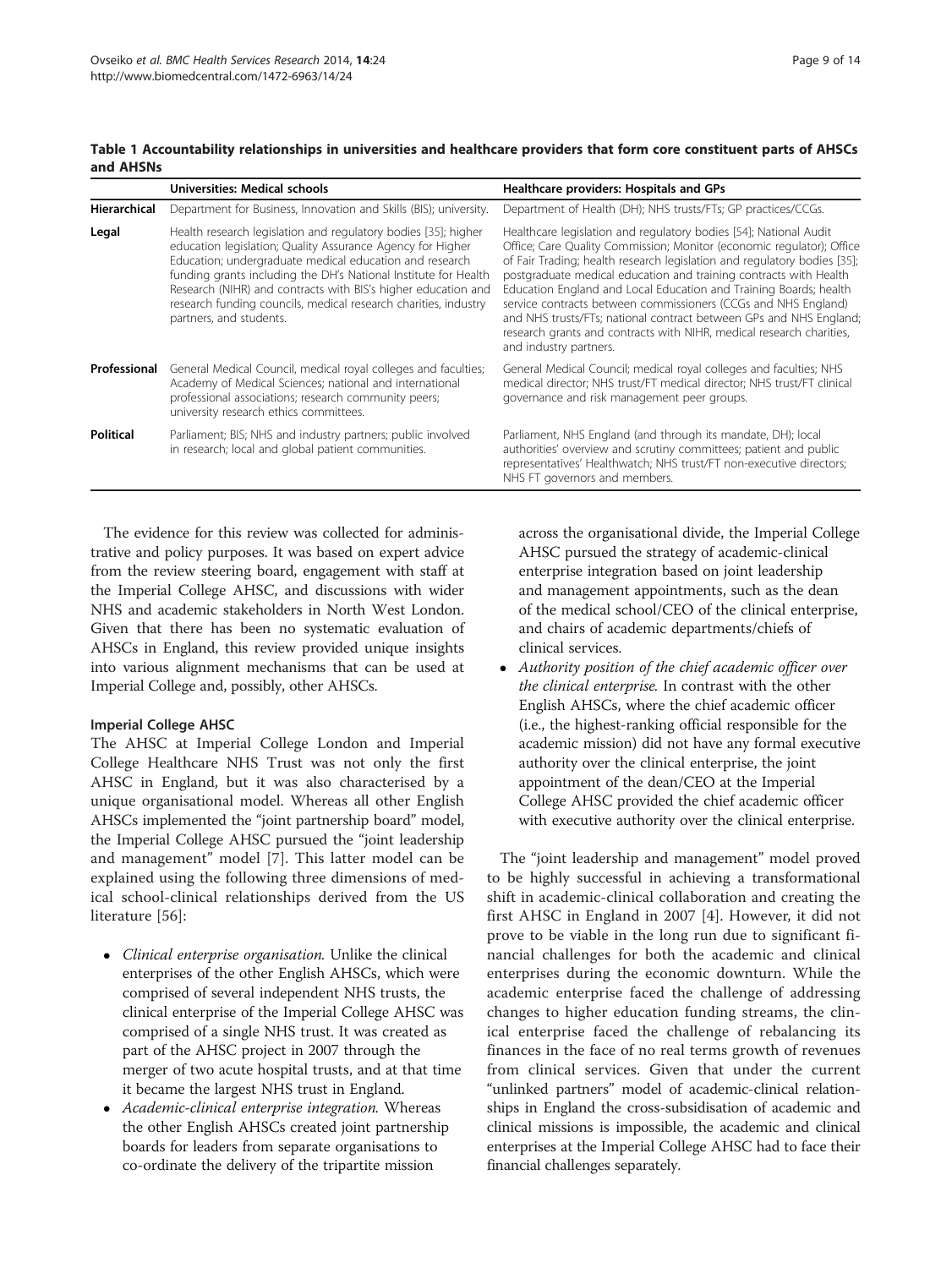Following the departure of the founding dean/CEO to take up a new international role, the decision was taken to separate this appointment and, subsequently, the Imperial College AHSC moved towards the "joint partnership board" organisational model based on a formal joint working agreement and a strategic partnership board. Moreover, similar to the other English AHSCs, the Imperial College AHSC entered into an extended partnership with other NHS organisations in its catchment area, i.e. North West London. Overall, we can observe convergence in organisational models between AHSCs in England.

The evolution of the organisational model of the Imperial College AHSC has important implications for our understanding of the role of leadership in AHSCs. It is clear that in the case of the Imperial College AHSC different organisational challenges required different leadership models.

During the formation of the AHSC, the "joint leadership and management" model was required in order to bring academic and clinical partners together as an AHSC for the first time, and to signal their commitment to the principles of the AHSC. We can hypothesise that this set of challenges is better addressed by "transformational leadership" based on principles-driven work [\[57\]](#page-13-0). Moreover, it is plausible to assume that this set of challenges was more effectively addressed by leaders with a considerable amount of institutional knowledge and well-developed relationships with colleagues in both the academic and clinical enterprises.

During the economic downturn, the "joint partnership board" model was required in order to clearly demarcate financial challenges and to separate accountabilities for financial performance. We can hypothesise that this set of challenges is better addressed by "transactional leadership" characterised by strict performance and outcome criteria [[57\]](#page-13-0). We can also assume that this set of challenges is more effectively addressed by leaders with a proven track record of successfully addressing similar challenges in different institutions. More research is needed in order to analyse these leadership issues empirically.

#### Imperial College Health Partners

In parallel with changes at the Imperial College AHSC and following the recommendations of the sector review by AD, academic and clinical partners in North West London set out to create a wider partnership for the distinct purpose of the speedy adoption and diffusion of innovation. Consequently, and under the continued leadership of AD as Chair, "Imperial College Health Partners" (ICHP) was launched in June 2012 as a company limited by guarantee [\[29\]](#page-12-0) prior to the AHSN process. It is relevant to note that personal relationships and leadership were as important in this context as the factual business case for joining the partnership, given the voluntary nature of ICHP.

ICHP comprises Imperial College and the NHS organisations of North West London, including acute hospital care, mental health, community health, and primary care (through clinical commissioning groups) [\[58\]](#page-13-0). Considerable effort went into engaging primary care colleagues, both as commissioners and providers, making the case for a partnership bridging the provider-commissioner split that so often tends to dominate day-to-day relationships. Members pay an annual membership fee that funds a small central executive team. The fee is the same for all members, who each have one vote on the Board, reflecting the values of the partnership of inclusiveness and equality.

The objectives of the partnership are three-fold: enabling the discovery of best practice and speedy adoption; consistent implementation of good practice; and working with industry and international partners to create wealth for the NHS. ICHP is very much a bottom-up initiative, informed, funded and led locally and voluntary and, therefore, unique in its nature and composition compared to almost all other relationships and organisations in the local health economy. At the same time as the partnership established itself, NHS England announced the establishment of AHSNs across England. Given the almost identical objectives of AHSNs and of ICHP, the partnership applied for an AHSN licence. Consequently, ICHP was designated as an AHSN in September 2013 and is still expanding its membership to ensure public health and industry are well-represented, though this has proven difficult.

In addition to the AHSC, there are other partnerships nested within ICHP that help align accountabilities for academic and clinical missions in research and patient care. The NIHR Imperial Biomedical Research Centre (BRC) [[59\]](#page-13-0) and two NIHR Biomedical Research Units (BRUs) [[60\]](#page-13-0) are bilateral NHS/university partnerships between Imperial College London and its partner NHS trusts that focus on translational biomedical research. The NIHR London (North West) Comprehensive Local Research Network (CLRN) is a multilateral partnership between a large number of NHS organisations that aims to increase participation in clinical research in all areas of disease and healthcare [\[61\]](#page-13-0). The NIHR Collaboration for Leadership in Applied Health Research and Care (CLAHRC) for North West London is a multilateral partnership between a large number of NHS organisations, universities, charities, and pharmaceutical companies that works to accelerate the translation of research evidence into practice across primary and secondary interfaces of care [\[62\]](#page-13-0). Importantly, all research and implementation projects supported by these NIHR partnerships have a strong patient and public involvement element. For example, all applications for CLAHRC funding must include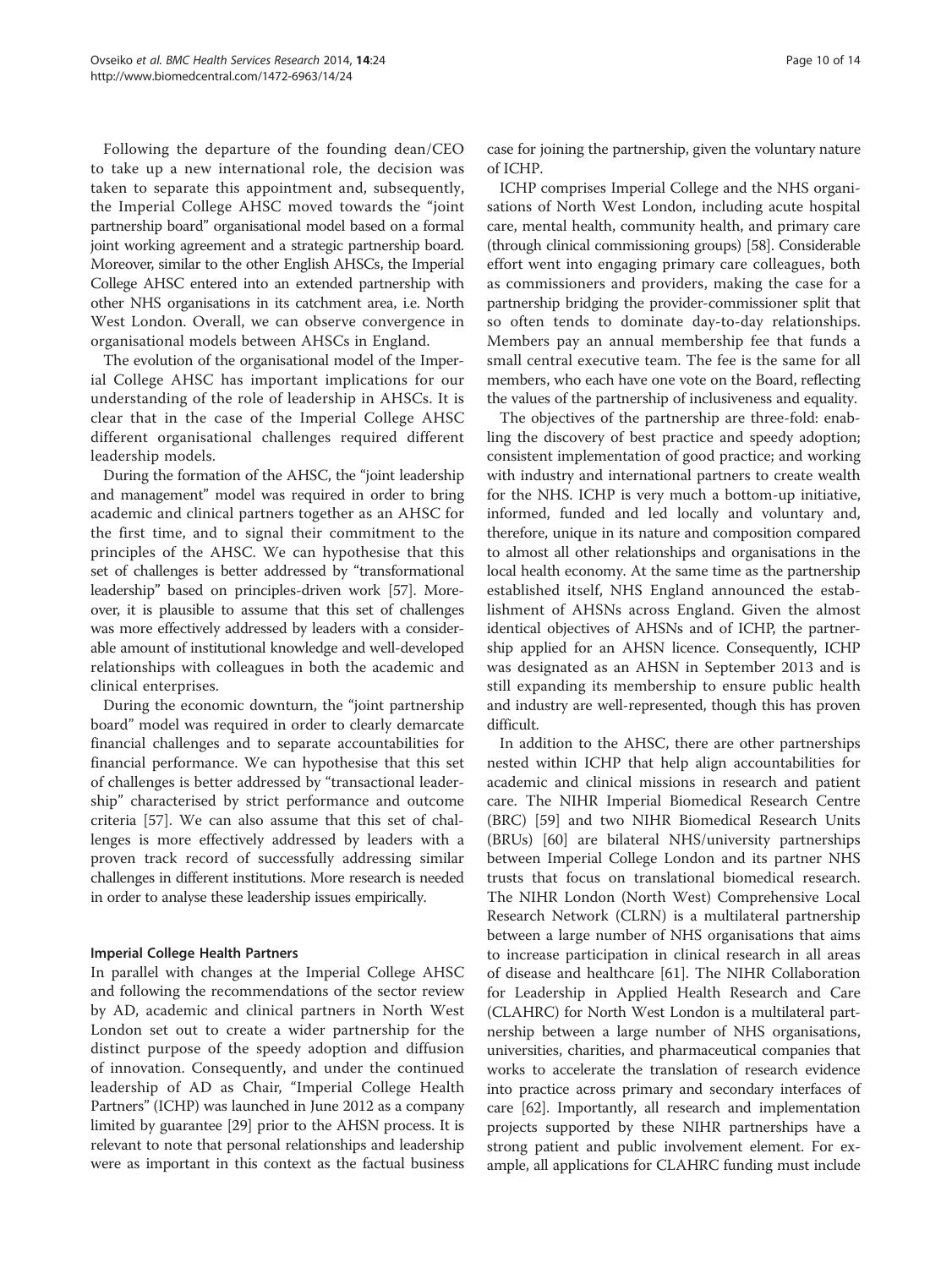plans to involve patients and the public in their research and implementation activities [\[63\]](#page-13-0).

ICHP is more than a loose affiliation of partners, but less than a full merger in terms of accountabilities for individual organisations within the partnership. However, the inbuilt stability and the signal that this sends to external partners such as industry (partners have committed for multiple years independently of changes in government or AHSN funding, which was awarded for one year in the first instance), the frequency of meetings (the Board meets four times a year), and a strong sense of mutuality implied in the legal form of the partnership (CEOs are directors of the company with a range of responsibilities) will go some way to align incentives, build trust, and increase accountability.

The operating model is based on a small central team that is providing dedicated resources to pursue the objectives of the partnership. However, where ever possible staff from partner organisations are seconded into specific projects to ensure the necessary expertise and buy-in. All of these are seen as crucial structural components to achieve better outcomes across a fragmented sector. The award of some government funding through a successful AHSN application provides a further lever to align partners in the sector and increase the scope. But it also implies that conditions attached to the funding need to be carefully balanced with local priorities, and the constituent members of ICHP have expressed a strong desire to ensure the sustainability and identity of the original partnership.

#### Examples of alignment mechanisms

Overall, the evidence which was gathered as part of the initial review of the AHSC at Imperial College London [[55\]](#page-13-0), discussions to create ICHP [[29\]](#page-12-0), and the experience of its implementation, suggest that stronger accountability would be best achieved through alignment in a number of ways at different levels of the partnership. In particular, this is realised:

# Through leadership and management changes at the top of the partnership

First, a key principle of the partnership is an equallyrepresented leadership and management structure. If there is only limited cross-representation between academic and clinical organisations on their boards, it is important to create equally-represented leadership and management structures for joint strategic planning and decisionmaking, e.g. a strategic partnership board with a joint executive group and specialist committees. Second, some joint leadership and management appointments were made so that there are senior staff who have combined executive authority over the academic and clinical enterprises. Third, leaders are supported by a small and dedicated central management team, which is funded through membership fees as set out above.

# Through changes to bring together staff at lower levels in the partnership

First, several of the partnership projects are or will be run through collaboration between member organisations supported by the central team. This way it is easier to bring academic and clinical staff together to focus on specific diseases and organ systems if academic departments were to map onto clinical services. Second, one of the medium-term aims is to move towards a single research strategy for the whole partnership with alignment of individual organisations' research strategies. This can be achieved in a number of ways, such as by appointing a joint director of research, or by collocating partners' research support functions in a joint research office. This is also something that industry has identified as a priority area. Third, fundraising efforts are being co-ordinated to focus on joint capital projects and to avoid competing for the same donors. However, this is not to replace existing activity, but to harness complementarities across the partnership where appropriate.

### Through changes at all levels in the partnership

First, common measures of success are being identified both across all projects and for each individual project. Although academic and clinical partners use a variety of metrics and indicators to measure their separate performance, it is essential that they agree on a common framework that measures the strength of the tripartite mission in a balanced way. Second, a sense of unity and common purpose has been instilled by adopting a joint brand identity, running a joint website, circulating joint information material, and publishing a joint annual report with a common performance matrix. Third, where differences in organisational culture between academic and clinical partners form significant barriers to innovation and collaboration, specific development plans will be established at project level. Joint clinical, academic, and managerial appointments also help to overcome these barriers.

#### A future research agenda

Each of these alignment mechanisms has the potential to counter the separation of accountability for patient care, research, and education at the national level by improving accountability for the tripartite mission from the bottom up. In the absence of strong evidence about the best mechanisms and their effectiveness in different settings, evaluation and assessment of AHSCs and AHSNs is essential in order to determine the comparative effectiveness of different alignment mechanisms. As more knowledge is generated, it should become possible to identify the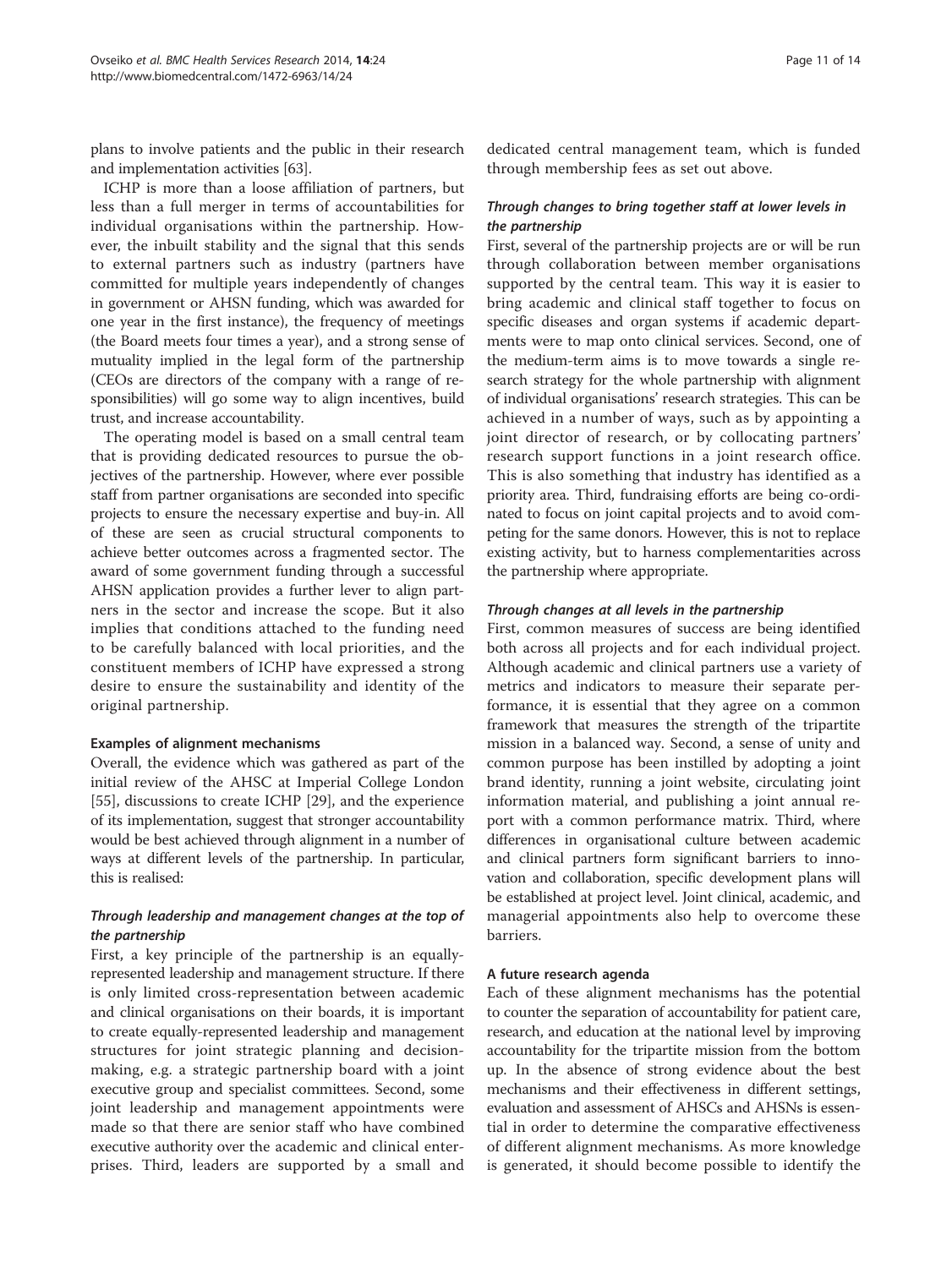mechanisms of greatest leverage for achieving enhanced accountability in different settings, and to see whether such mechanisms are strong enough to overcome the separation of accountability for the tripartite mission at the national level. Ultimately, academic and clinical leaders could use this knowledge to enhance the performance of their AHSCs and AHSNs locally, as well as to advocate particular reforms nationally.

While conducting evaluation and assessment of AHSCs and AHSNs, it is imperative to develop standardised metrics and key performance indicators in order to enable both national and international comparisons. Given that the overwhelming majority of patient care, research, and education in England is funded by the government and charities, they could use standardised metrics and indicators to hold AHSCs and AHSNs accountable for the quality of patient care, research, and education. Moreover, government agencies and charities could use standardised metrics and indicators to ensure value for money for the public investment in AHSCs and AHSNs through open competition between institutions. There is a need for standardised metrics and indicators not only in England, but also internationally [[64](#page-13-0)]. This would allow academic and clinical leaders to accelerate performance improvements at their institutions by benchmarking and comparing performance across countries and by identifying areas of collaboration with their peers around the world.

Finally, future research should empirically address leadership issues in AHSCs and AHSNs. The current paper focused on structure rather than agency, i.e. on institutions rather than leaders. It showed that the current accountability relationships make the structural integration of universities and healthcare providers extremely unlikely and, thus, local academic and clinical leaders face the challenge of aligning their institutions within the framework of the existing sub-optimal accountability relationships. Moreover, leadership in academic-clinical settings is different from leadership in traditional hierarchical organisations: AHSC and AHSN leaders have the challenge of "leading among leaders" [[65\]](#page-13-0). However, research on leadership in academic and clinical settings in England is underdeveloped. Currently, there is no empirical research on the leadership styles and characteristics of the leaders that are most effective in AHSCs and AHSNs. Also, it is currently unknown whether the most effective leaders come from inside or outside of the institution. Therefore, future research should empirically address leadership issues in AHSCs and AHSNs in order to help institutions select the right leaders, and help leaders-to-be understand what is required to succeed.

#### Summary

At the heart of the challenge for AHSCs and AHSNs in England to provide high-quality care, innovative research, and world-class education, while also supporting wealth creation and economic growth, is the separation of accountabilities for the tripartite mission of patient care, research, and education in different government departments. It prevents universities and healthcare providers from cross-subsidising academic and clinical missions and from creating fully integrated AHSCs and AHSNs. Given that a fundamental top-down system redesign to allow the structural integration of universities and healthcare providers is extremely unlikely, local academic and clinical leaders face the challenge of aligning their institutions as a matter of priority in order to improve accountability for the tripartite mission from the bottom up.

It remains to be seen which alignment mechanisms are most effective and whether they are strong enough to counter the separation of accountabilities for the tripartite mission of academic medicine at the national level, and the unprecedented financial challenges that it faces. It also remains to be seen whether AHSNs, which are not yet partnerships in their own right, can achieve a level of durability that is required to establish them as credible organisations. Future research should focus on determining the comparative effectiveness of different alignment mechanisms, developing standardised metrics and key performance indicators, evaluating and assessing academic health science centres and networks, and empirically addressing leadership issues.

#### Competing interests

AD recommended the adoption of the AHSC model in England in his role as Parliamentary Under-Secretary of State in the Department of Health, conducted the review of the Imperial College AHSC in his role as Chair of the AHSC Steering Board, and took up the role of Chair of Imperial College Health Partners until October 2013. AH led the development of Imperial College Health Partners in his role as Director of Strategy and Business Development at the Chelsea and Westminster Hospital NHS Foundation Trust, and took up the role of Director of Strategy and Commerce of Imperial College Health Partners. AMB participated in the review of the Imperial College AHSC in his role as Dean of Medicine and Head of the Medical Sciences Division of the University of Oxford. GAF is Chief Executive Officer of the Oxford Academic Health Science Network. PVO, PA, SMD, and GW declare that they have no competing interests.

#### Authors' contributions

AMB jointly conceived of the paper with PVO, participated in its design, and helped to draft the manuscript. PVO undertook the literature review and led the writing of the paper. AH, PA, SMD, GW, and GAF co-wrote parts of the paper and critically commented on drafts. AD contributed ideas arising from the review of the Imperial College AHSC, participated in the co-ordination of the paper, and critically commented on drafts. All authors read and approved the final version of the manuscript.

#### Acknowledgements

Professors Alastair Buchan and Gary Ford are supported by NIHR Senior Investigator Awards. The authors are grateful to the reviewers, Professor Peter Brooks, Professor Ewan Ferlie, and Dr Steven Wartman for their most valuable comments and suggestions on an earlier version of the manuscript. The authors would also like to thank Mr Hasneen Karbalai for his essential contributions.

#### Author details

<sup>1</sup>Medical Sciences Division, University of Oxford, John Radcliffe Hospital Oxford OX3 9DU, UK. <sup>2</sup>Imperial College Health Partners, London, UK.<br><sup>3</sup>London, School of Hygiano, and Tropical Medicina, London, UK.  $3$ London School of Hygiene and Tropical Medicine, London, UK.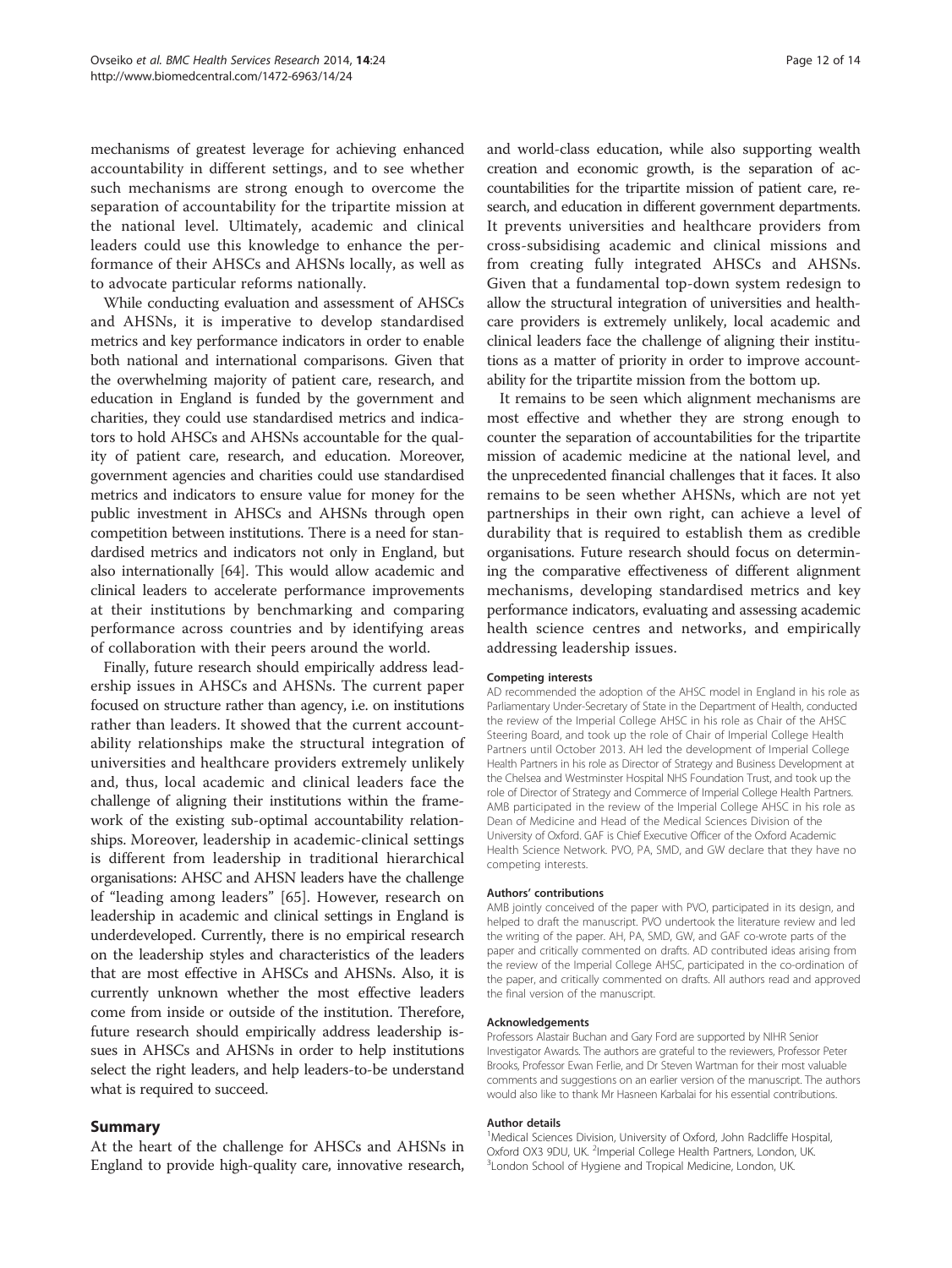<span id="page-12-0"></span><sup>4</sup>Addenbrooke's Charitable Trust, Cambridge, UK. <sup>5</sup>Oxford University Hospitals NHS Trust, Oxford, UK. <sup>6</sup>Oxford Academic Health Science Network, Oxford, UK. <sup>7</sup>University of Oxford, Oxford, UK. <sup>8</sup>Imperial College London, London, UK.<br><sup>9</sup>Imperial College Healthcare NHS Trust London, UK <sup>9</sup>Imperial College Healthcare NHS Trust, London, UK.

#### Received: 27 August 2013 Accepted: 17 January 2014 Published: 20 January 2014

#### References

- 1. Darzi A: Healthcare for London: a framework for action. NHS London; 2007. [http://www.londonhp.nhs.uk/wp-content/uploads/2011/03/A-Framework](http://www.londonhp.nhs.uk/wp-content/uploads/2011/03/A-Framework-for-Action.pdf)[for-Action.pdf.](http://www.londonhp.nhs.uk/wp-content/uploads/2011/03/A-Framework-for-Action.pdf)
- 2. Department of Health: High quality care for all: NHS next stage review review final report. Department of Health; 2008. [www.official-documents.gov.uk/](http://www.official-documents.gov.uk/document/cm74/7432/7432.pdf) [document/cm74/7432/7432.pdf](http://www.official-documents.gov.uk/document/cm74/7432/7432.pdf).
- 3. Davies SM, Bennett A: Understanding the economic and social effects of academic clinical partnerships. Acad Med 2008, 83(6):535–540.
- 4. Smith S: The value of academic health science centres for UK medicine. Lancet 2009, 373(9669):1056–1058.
- 5. Dzau VJ, Ackerly DC, Sutton-Wallace P, Merson MH, Williams RS, Krishnan KR, Taber RC, Califf RM: The role of academic health science systems in the transformation of medicine. *Lancet* 2009, 375(9718):949-954.
- 6. Noble P, O'Neill F, Kirk A, Hillhouse E: Academic health centres: managing the transition from good to great. Clin Med 2010, 10(1):16-19.
- 7. Ovseiko PV, Davies SM, Buchan AM: Organizational models of emerging academic health science centers in England. Acad Med 2010, 85(8):1282–1289.
- 8. Delaney B, Moxham J, Lechler R: Academic health sciences centres: an opportunity to improve services, teaching, and research. Br J Gen Pract 2010, 60(579):719–720.
- 9. Kermode-Scott B: Canadian academic health sciences centres must evolve to survive, taskforce warns. BMJ 2010, 340:c2993.
- 10. Department of Health: Innovation, health and wealth: accelerating adoption and diffusion in the NHS. Department of Health; 2011. [http://webarchive.](http://webarchive.nationalarchives.gov.uk/20130107105354/http://www.dh.gov.uk/prod_consum_dh/groups/dh_digitalassets/documents/digitalasset/dh_134597.pdf) [nationalarchives.gov.uk/20130107105354/http://www.dh.gov.uk/](http://webarchive.nationalarchives.gov.uk/20130107105354/http://www.dh.gov.uk/prod_consum_dh/groups/dh_digitalassets/documents/digitalasset/dh_134597.pdf) [prod\\_consum\\_dh/groups/dh\\_digitalassets/documents/digitalasset/](http://webarchive.nationalarchives.gov.uk/20130107105354/http://www.dh.gov.uk/prod_consum_dh/groups/dh_digitalassets/documents/digitalasset/dh_134597.pdf) [dh\\_134597.pdf](http://webarchive.nationalarchives.gov.uk/20130107105354/http://www.dh.gov.uk/prod_consum_dh/groups/dh_digitalassets/documents/digitalasset/dh_134597.pdf).
- 11. Fish DR: Academic health sciences networks in England. Lancet 2012. [http://dx.doi.org/10.1016/S0140-6736\(1012\)60866-60866.](http://dx.doi.org/10.1016/S0140-6736(1012)60866-60866)
- 12. Davies SM: Hierarchical regionalism and the rise of AHSNs. Br J Healthc Manag 2012, 18(11):516–520.
- 13. Ng I, Parry G, Davies SM, Lim WM: Going with the flow: a systems approach to how an Academic Health Science Centre creates value through collaboration. Advanced Institute of Management Research (AIM); 2012. [http://wrap.warwick.ac.uk/41759/1/WRAP\\_Ng\\_aim\\_ahsc\\_final2.pdf](http://wrap.warwick.ac.uk/41759/1/WRAP_Ng_aim_ahsc_final2.pdf).
- 14. Dzau VJ, Yoediono Z, Ellaissi WF, Cho AH: Fostering innovation in medicine and health care: what must academic health centers do? Acad Med 2013, 88(10):1424–1429.
- 15. Fischer MD, Ferlie E, French C, Fulop N, Wolfe C: The creation and survival of an academic health science organization: counter-colonization through a new organizational form? University of Oxford, Saïd Business School; 2013. [http://](http://www.sbs.ox.ac.uk/sites/default/files/SBS_working_papers/creationandsurvival.pdf) [www.sbs.ox.ac.uk/sites/default/files/SBS\\_working\\_papers/creationandsurvival.pdf.](http://www.sbs.ox.ac.uk/sites/default/files/SBS_working_papers/creationandsurvival.pdf)
- 16. Fairman S: Collaborative governance for innovation in the National Health Service: early reflections on the development of academic health science networks. Public Admin Rev 2013, 73(6):831–832.
- 17. Kohn LT (Ed): Academic health centers: leading change in the 21st century. Institute of Medicine Committee on the Roles of Academic Health Centers in the 21st Century. Washington, DC: National Academies Press; 2004.
- 18. Association of Academic Health Centers: About AAHC. [http://www.aahcdc.](http://www.aahcdc.org/About.aspx) [org/About.aspx](http://www.aahcdc.org/About.aspx).
- 19. Culbertson RA, Goode LD, Dickler RM: Organizational models of medical school relationships to the clinical enterprise. Acad Med 1996, 71(11):1258–1274.
- 20. Ovseiko PV, Davies SM, Buchan AM: AM last page: funding of academic research in clinical medicine in the United Kingdom. Acad Med 2014, forthcoming.
- 21. Ovseiko PV, Buchan AM: Organizational culture in an academic health center: an exploratory study using a competing values framework. Acad Med 2012, 87(6):709–718.
- 22. Marshall G: Ministerial responsibility. Oxford: Oxford University Press; 1989.
- 23. Fish D, Chantler C, Kakkar AK, Trembath R, Tooke J: Partnership model for academic health science systems to address the continuum from

discovery to care, at scale. In Translational medicine – what, why and how: an international perspective. Volume 3. Edited by Alving B, Dai K, Chan SHH. Basel: Karger; 2013:6–17.

- 24. Illman J: NHS 'faces £60bn funding gap by 2025'. Health Serv J 2013. [http://m.hsj.co.uk/5060872.article.](http://m.hsj.co.uk/5060872.article)
- 25. Roberts A, Marshall L, Charlesworth A: A decade of austerity? The funding pressures facing the NHS from 2010/11 to 2021/22. Nuffield Trust; 2012. [http://](http://www.nuffieldtrust.org.uk/sites/files/nuffield/121203_a_decade_of_austerity_full_report.pdf) [www.nuffieldtrust.org.uk/sites/files/nuffield/121203\\_a\\_decade\\_of\\_austerity\\_](http://www.nuffieldtrust.org.uk/sites/files/nuffield/121203_a_decade_of_austerity_full_report.pdf) [full\\_report.pdf](http://www.nuffieldtrust.org.uk/sites/files/nuffield/121203_a_decade_of_austerity_full_report.pdf).
- 26. Gibney E: Bleak prognosis for health funding budget transfer. 2013. [http://](http://www.timeshighereducation.co.uk/story.aspx?storyCode=2004005) [www.timeshighereducation.co.uk/story.aspx?storyCode=2004005](http://www.timeshighereducation.co.uk/story.aspx?storyCode=2004005).
- 27. Fox DM: Health policies, health politics: the British and American experience, 1911–1965. Princeton, N.J.: Princeton University Press; 1986.
- 28. Dowler C: Analysed: the reconfiguration plan for greater Manchester's hospitals. Health Serv J 2012, http://m.hsj.co.uk/5042351.article
- 29. Darzi A: Launching an Academic Health Sciences Partnership in North West London. 2011. [https://workspace.imperial.ac.uk/college/Public/pdfs/](https://workspace.imperial.ac.uk/college/Public/pdfs/AHSPartnershipReview.pdf) [AHSPartnershipReview.pdf.](https://workspace.imperial.ac.uk/college/Public/pdfs/AHSPartnershipReview.pdf)
- 30. Department of Health: Department of Health launches competition to designate Academic Health Science Centres; 2013. [https://www.gov.uk/](https://www.gov.uk/government/news/department-of-health-launches-competition-to-designate-academic-health-science-centres) [government/news/department-of-health-launches-competition-to](https://www.gov.uk/government/news/department-of-health-launches-competition-to-designate-academic-health-science-centres)[designate-academic-health-science-centres](https://www.gov.uk/government/news/department-of-health-launches-competition-to-designate-academic-health-science-centres).
- 31. Romzek BS, Dubnick MJ: Accountability in the public sector: lessons from the Challenger tragedy. Public Admin Rev 1987, 47(3):227–238.
- 32. Johnston JM, Romzek BS: Contracting and accountability in state medicaid reform: Rhetoric, theories, and reality. Public Admin Rev 1999, 59(5):383–399.
- 33. Ovseiko PV, Oancea A, Buchan AM: Assessing research impact in academic clinical medicine: a study using Research Excellence Framework pilot impact indicators. BMC Health Serv Res 2012, 12(1):478.
- 34. Clover B: Top teaching hospitals under threat from tariff system. Health Serv J 2011, [http://m.hsj.co.uk/5035243.article.](http://m.hsj.co.uk/5035243.article)
- 35. Academy of Medical Sciences: A new pathway for the regulation and governance of health research. Academy of Medical Sciences; 2010. [http://](http://www.acmedsci.ac.uk/download.php?i=13646&f=file) [www.acmedsci.ac.uk/download.php?i=13646&f=file.](http://www.acmedsci.ac.uk/download.php?i=13646&f=file)
- 36. Department for Education and Skills: A review of appraisal, disciplinary and reporting arrangements for senior NHS and university staff with academic and clinical duties. A report to the Secretary of State for Education and Skills, by Professor Sir Brian Follett and Michael Paulson-Ellis. Department for Education and Skills; 2001. [http://webarchive.nationalarchives.gov.uk/20050301202411/](http://webarchive.nationalarchives.gov.uk/20050301202411/http://dfes.gov.uk/follettreview/folletreview.doc) [http://dfes.gov.uk/follettreview/folletreview.doc.](http://webarchive.nationalarchives.gov.uk/20050301202411/http://dfes.gov.uk/follettreview/folletreview.doc)
- 37. Allen P: Accountability for clinical governance: developing collective responsibility for quality in primary care. BMJ 2000, 321(7261):608-611.
- 38. Woods KJ: A critical appraisal of accountability structures in integrated health care systems. Prepared for the Scottish Executive Health Department Review of Management and Decision Making in NHSScotland. Scottish Health Services Policy Forum; 2002. [http://citeseerx.ist.psu.edu/viewdoc/download?](http://citeseerx.ist.psu.edu/viewdoc/download?doi=10.1.1.203.2336&rep=rep1&type=pdf) [doi=10.1.1.203.2336&rep=rep1&type=pdf.](http://citeseerx.ist.psu.edu/viewdoc/download?doi=10.1.1.203.2336&rep=rep1&type=pdf)
- 39. Maybin J, Addicott R, Dixon A, Storey J: Accountability in the NHS: Implications of the government's reform programme. The King's Fund; 2011. [http://www.kingsfund.org.uk/sites/files/kf/Accountability-in-the-NHS-June-](http://www.kingsfund.org.uk/sites/files/kf/Accountability-in-the-NHS-June-Kings-Fund-2011.pdf)[Kings-Fund-2011.pdf](http://www.kingsfund.org.uk/sites/files/kf/Accountability-in-the-NHS-June-Kings-Fund-2011.pdf).
- 40. Allen P, Keen J, Wright J, Dempster P, Townsend J, Hutchings A, Street A, Verzulli R: Investigating the governance of autonomous public hospitals in England: multi-site case study of NHS foundation trusts. J Health Serv Res Policy 2012, 17(2):94–100.
- 41. NHS England: CCG Assurance Framework 2013/14 (outline proposal and interim arrangements); 2013. [http://www.england.nhs.uk/wp-content/](http://www.england.nhs.uk/wp-content/uploads/2013/05/ccg-af.pdf) [uploads/2013/05/ccg-af.pdf.](http://www.england.nhs.uk/wp-content/uploads/2013/05/ccg-af.pdf)
- 42. Checkland K, Allen P, Coleman A, Segar J, McDermott I, Harrison S, Petsoulas C, Peckham S: Accountable to whom, for what? An exploration of the early development of clinical commissioning groups in the English NHS. BMJ Open 2013, 3(12):e003769.
- 43. Cooksey D: A review of UK health research funding. HM Treasury; 2006. [http://](http://www.official-documents.gov.uk/document/other/0118404881/0118404881.pdf) [www.official-documents.gov.uk/document/other/0118404881/0118404881.pdf](http://www.official-documents.gov.uk/document/other/0118404881/0118404881.pdf).
- 44. Harrison A, New B: Public interest, private decisions: health-related research in the UK. London: Kings' Fund; 2002.
- 45. House of Commons Science and Technology Committee: Peer review in scientific publications. Eighth Report of Session 2010-12. The Stationery Office; 2011. [www.publications.parliament.uk/pa/cm201012/cmselect/cmsctech/](http://www.publications.parliament.uk/pa/cm201012/cmselect/cmsctech/856/856.pdf) [856/856.pdf](http://www.publications.parliament.uk/pa/cm201012/cmselect/cmsctech/856/856.pdf).